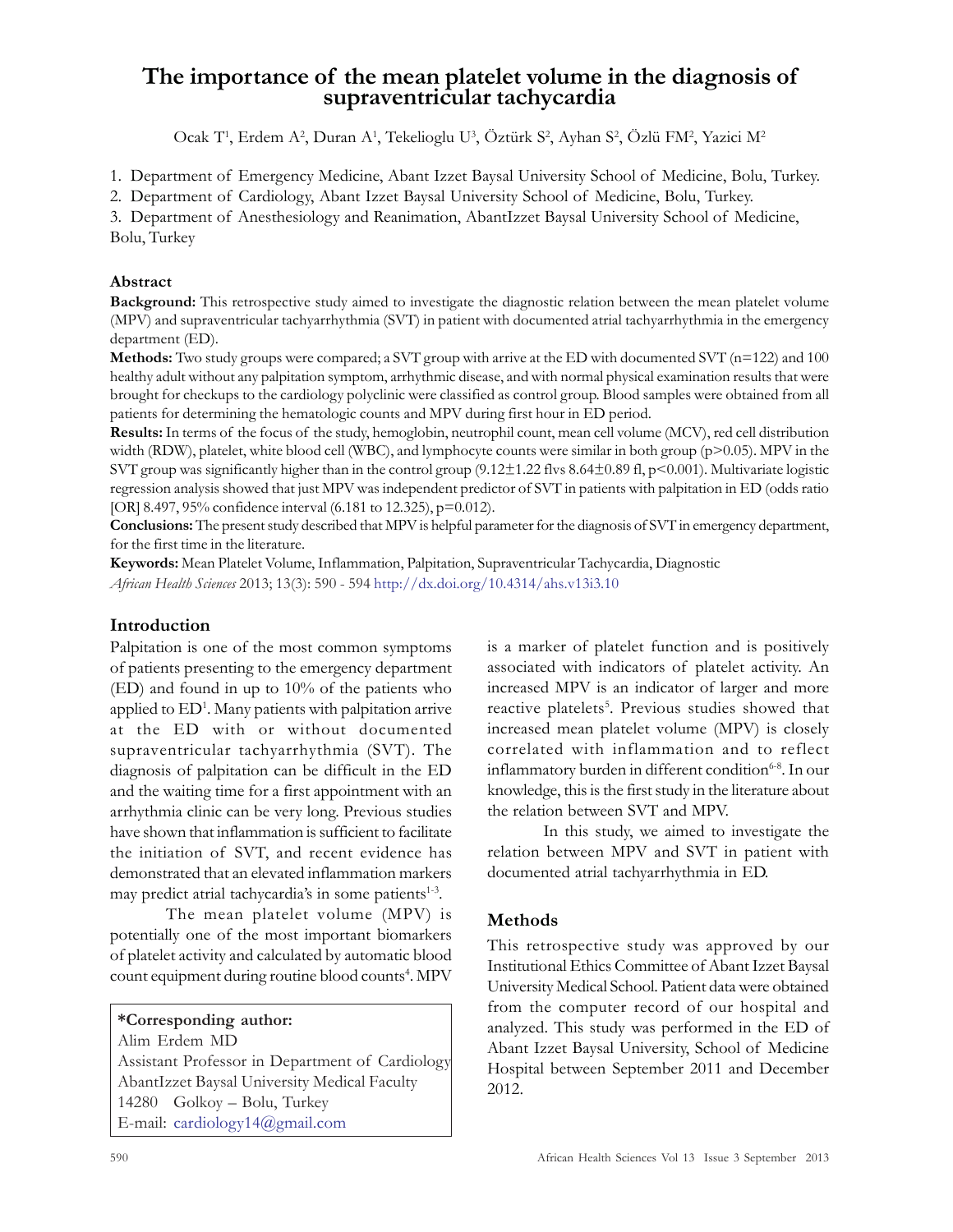During the study period, 248 consecutive patients with palpitation were treated in the ED. A total of 126 patients were excluded from this study due to missing information and exclusion criteria. We included 122 patients who arrive at the ED with documented SVT and 100 healthy adult without any palpitation symptom, arrhythmic disease, and with normal physical examination results that were brought for checkups to the cardiology polyclinic were classified as control group.

Patients were excluded by the following criteria: to have elevated serologic markers of inflammation independent of the association with their arrhythmia: patients with a history of a myocardial infarction or elevated troponin levels within the previous 3 months, major trauma or surgery within the previous 3 months, any chronic inflammatory disease (including chronic rheumatologic diseases requiring immunosuppressive agents), chronic infectious diseases requiring treatment, any active malignancy, any acute rheumatologic or infectious disease (including symptoms of a common upper respiratory tract infection), or any other condition that would be expected to cause a fever, elevated white blood cell count, or elevated erythrocyte sedimentation rate. Those who might have been unable to produce elevated serologic markers were also excluded: patients on immunosuppressive therapy (e.g. steroids), and those with leukopenia of any etiology. Patients with congenital heart disease (corrected or not) were also excluded.

Age, gender, leukocyte and thrombocyte counts at the time of hospital admission, MPV values, and ECG were recorded. The MPV was determined on arrival at the ED through the brachial vein, collected into tubes containing ethylenediaminetetraacetic acid (EDTA), and processed within 1 hour after venipuncture. For the measurements of the hematologic counts and MPV, samples were analyzed within 20 min after collection with an automated flow counter (Beckman Coulter LH 750, USA).

The results are presented as mean  $\pm$  SD or frequency (percentage) as appropriate. A  $\%$  test or Fisher exact test, as appropriate, was used for the statistical analysis of categorical variables. Continuous variables were compared using Mann-Whitney U test. One-way analysis of variance (ANOVA) with Fisher LSD comparisons was used to compare more than two parametric variables. The variables with univariate comparisons of p<0.05 between SVT and control group were eligible for inclusion in an entry selection multiple logistic regression model, which identified the clinical factors in the ED that were potential predictors of SVT. To determine the accuracy and respective best cut-off values of MPV for predicting SVT, the receiver operating characteristic (ROC) curves and their corresponding areas under the curve were used. A p value of  $\leq 0.05$ was considered statistically significant. A common statistical package (SPSS 17.0 for Windows; SPSS, Chicago, Illinois, USA) was used to perform all statistical tests.

#### Result

During the 16 month period of the study, 248 consecutive patients visited the ED due to palpitation. Of those, 126 were excluded. Thus, 122 patients (46 men and 76 women) were eligible for enrolment in the final analysis. The demographic and clinical characteristics of the study patients are depicted in table 1. In terms of the focus of the study, hemoglobin, neutrophil count, mean cell volume (MCV), red cell distribution width (RDW), platelet, white blood cell (WBC), and lymphocyte counts were similar in both groups (table 1). MPV in the SVT group was significantly higher than in the control group (9.12±1.22 flvs 8.64±0.89 fl, p<0.001; figure 1).

In order to assess the potential independent predictors of SVT in patients with palpitation, multiple logistical regression analysis was performed and included data yielding significant differences  $(p<0.05)$  between the SVT group and the control group individually.

After adjusting for demographic and all hematologic factors (age, gender, smoking, body mass index, white blood cell count, hemoglobin, hematocrit, neutrophil count, MCV, RDW, MPV, leucocyte count and platelet count), it was found that just MPV showed significance in a binary logistical regression model (odds ratio [OR] 8.497, 95% confidence interval (6.181 to 12.325), p=0.012).

The ROC curve analysis of MPV when predicting SVT in patients with palpitation was constructed and the areas under the curve was found to be 0.583 (95% CI 0.506 to 0.660, p=0.036; figure 2). The best cut-off values for MPV when predicting SVT in patients with palpitation presenting at the ED were 7.95 fl (sensitivity 88.2%; specificity 32.3%)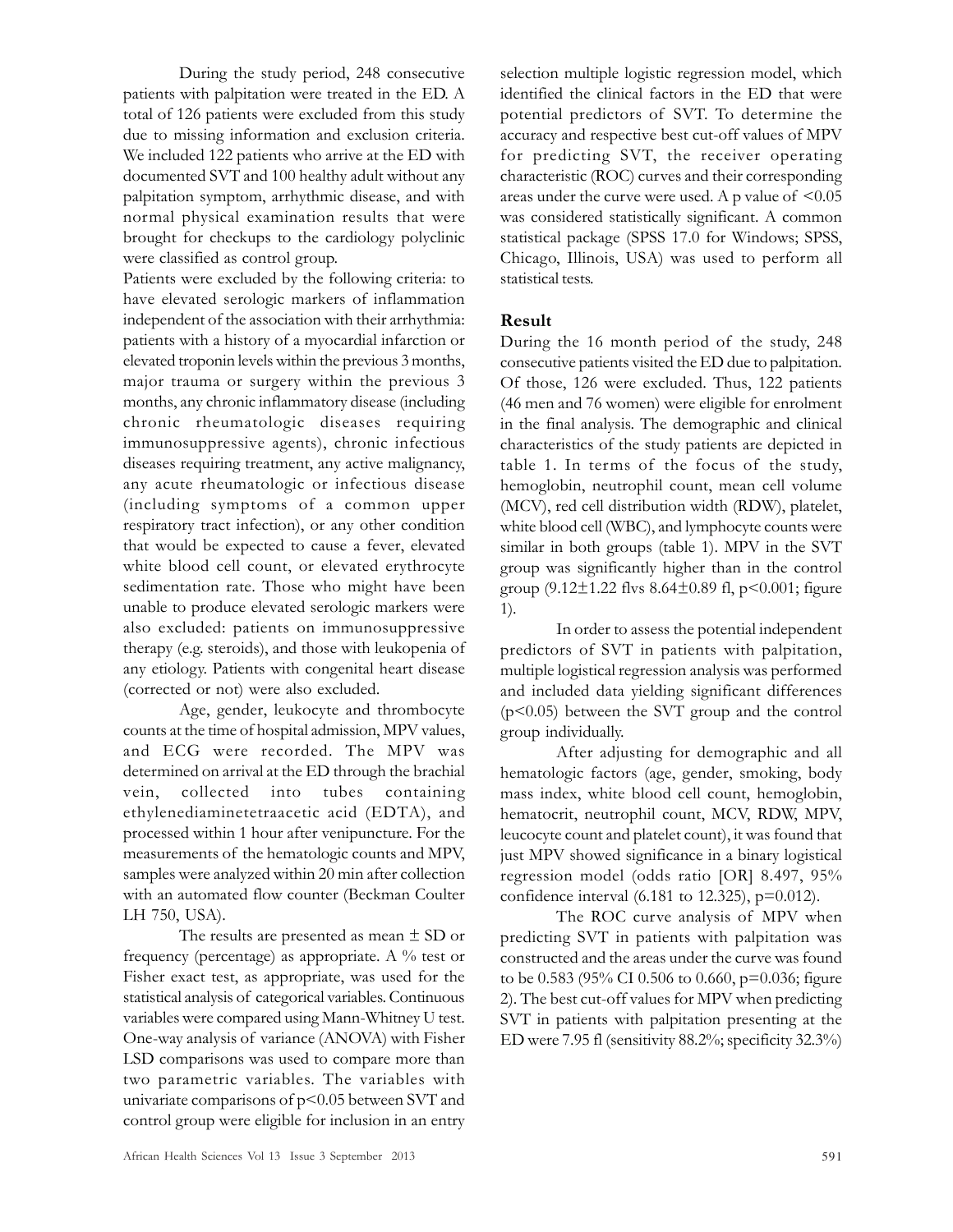Table 1: Baseline demographic characteristics and hematologic parameters of the study population

|                      | $SVT$ (n=126)      | Control $(n=100)$  | p value |
|----------------------|--------------------|--------------------|---------|
| Age (years)          | $32.9 \pm 8.4$     | $32.2 \pm 8.6$     | 0.231   |
| Gender (male/female) | 34/92              | 30/70              | 0.618   |
| Smoking, $n$ (%)     | $37(29.3\%)$       | $22(22.0\%)$       | 0.097   |
| Creatinine (mg/dl)   | $1.01 \pm 0.4$     | $0.89 \pm 0.22$    | 0.802   |
| Hemoglobin, g/dL     | $13.20 \pm 1.75$   | $13.32 \pm 1.63$   | 0.605   |
| Hematocrite          | $39.45 \pm 1.74$   | $39.84 \pm 4.37$   | 0.527   |
| MCV, fL              | 82.9 $\pm$ 8.6     | $81.8 \pm 8.3$     | 0.549   |
| RDW $(\%)$           | $16.58 \pm 0.68$   | $16.54 \pm 0.50$   | 0.612   |
| Platelet count, K/uL | 239.01 $\pm$ 78.16 | $253.64 \pm 64.03$ | 0.527   |
| MPV, fl              | $9.11 \pm 1.21$    | $8.64 \pm$         | 0.89    |
| WBC count            | $7.62 \pm 1.84$    | $7.66 \pm 1.90$    | 0.901   |
| Lymphocyte, K/uL     | $2.1$ [1.4]        | $2.2$ [1.2]        | 0.324   |
| Neutrophil, x10 9    | $6.5$ [1.5]        | $6.3$ [1.5]        | 0.231   |

Data are shown as mean±SD, median [interquartile range] \*Student's t-test and Mann Whitney U test were used. MCV, mean corpuscular volume; MPV, mean platelet volume; RDW, red cell distrubition width; WBC, white blood cell.



Figure 1: The comparison of MPV level in two groups

ROC cune analysis for MPV



Figure 2: ROC curve analysis for MPV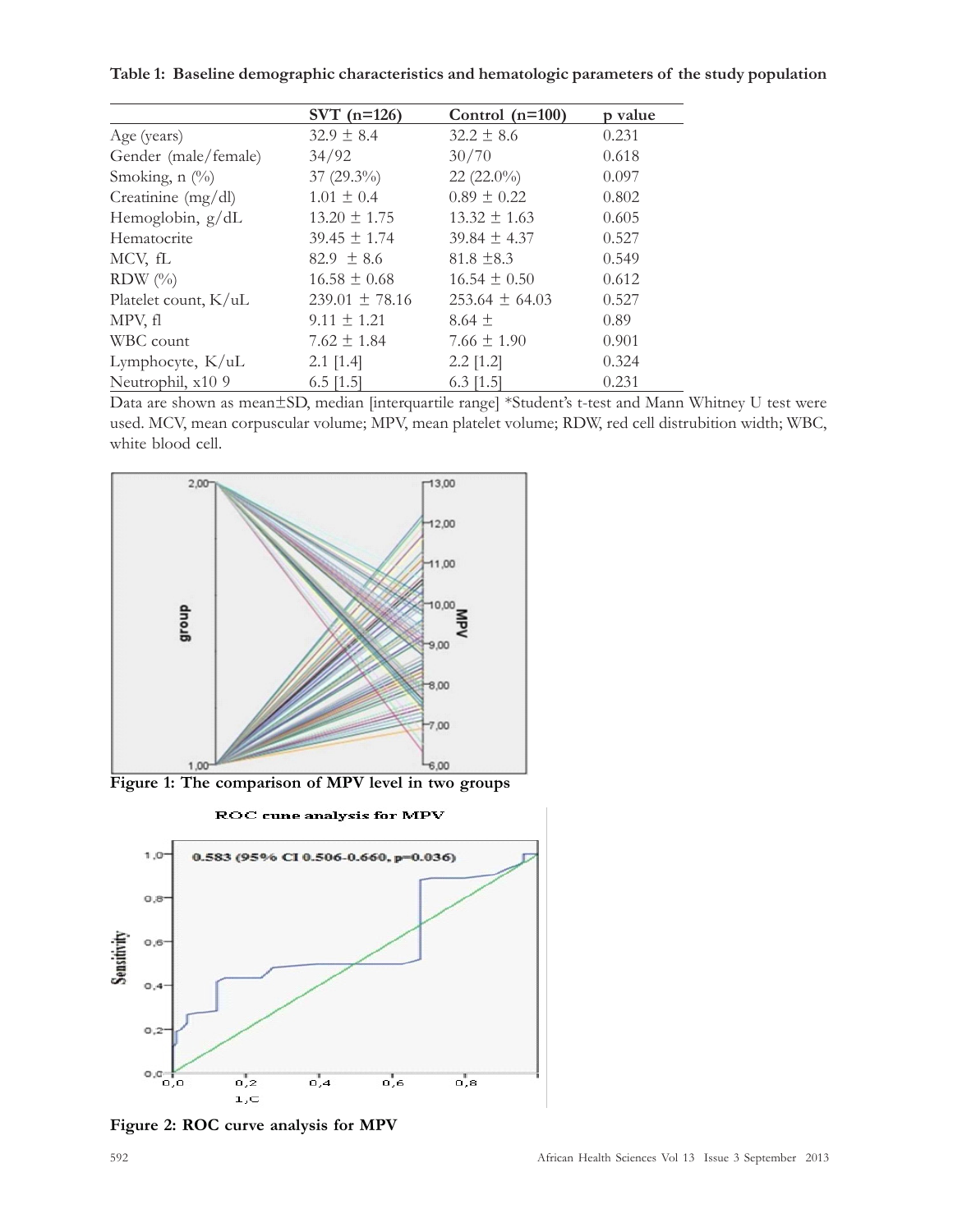#### Discussion

This study demonstrated that MPV was significantly higher in patients with documented SVT in ED than in control subject. In addition, we showed that MPV was an independent predictor of SVT. To the best of our knowledge, this the first study that evaluate the relationship between MPV and SVT in the literature.

Platelets are blood elements with various densities and sizes. Platelets have important pathophysiological roles, including inflammation and coagulation<sup>9</sup>. Previous studies have been shown that platelet volume, when measured as MPV, is a marker of platelet function and is positively associated with indicators of platelet activity  $10$ . In conclusion, an increased MPV is shown more reactive platelets. Previous studies showed that increased in MPV is closely correlated with inflammation and to reflect inflammatory burden in different condition<sup>6-8</sup>. MPV is a parameter easily calculated by automatic blood count equipment during routine blood counts in all ED services. However, most of time MPV is not generally taken into consideration by physicians.

SVT's are the most common encountered diseases seen in emergency department. Many patients with this symptom arrive at the ED with or without documented SVT. The diagnosis of SVT can be difficult in the ED and the waiting time for a first appointment with an arrhythmia clinic can be very long. A detailed history, physical examination, and electrocardiography (ECG) are of limited value in the differential diagnosis, because most rhythm disturbances are of a paroxysmal nature<sup>11</sup>. Despite this approach, in many cases the etiology of palpitation remains unclear in the ED. The literature contains only limited data from small-scale studies assessing the diagnostic values of biomarkers in patients presenting to the ED with SVT 12-14. Previous studies concluded that inflammation may play an important role in SVT 15,16. Chung et all concluded that an elevated inflammation markers (specially Creactive protein) may predict atrial tachycardia's in some patients. They found that CRP was elevated in patients with lone atrial arrhythmias in the absence of structural heart disease when compared with the control subjects. Also, they suggested that elevated CRP may be related to the "burden" of AF <sup>1</sup> . Fustaci et al. demonstrated that marked inflammatory infiltrates in the atrial biopsies of patients with lone AF<sup>17</sup>. Additionally, previous studies concluded a decrease in inflammation after cure of atrial arrhythmias<sup>15, 18</sup>. The results of all these previous studies suggested that atrial tachyarrhythmia's may be responsible for or at least stimulate a systemic inflammatory process. We found in our study as a similar to previous results that MPV was significantly higher in patients with documented SVT in ED than in control subject. Also, this study concluded that MPV was an independent predictor of SVT. We hypothesis that all of these relation can be helpful in ED for the diagnosis of SVT.

# Limitation

The main limitation of our study was the small sample size. A small sample size can result in a low statistical power for equivalency testing, leading to false-negative results.

However, establishing a study group without comorbidities (e.g. diabetes mellitus, hypertension, and cardiovascular or renal disorders) is difficult. Second, because of the retrospective nature of data collection, echocardiographic parameters were not obtained concomitantly with blood sampling. Also, we were unable to evaluate some factors, such as hormone replacement therapy and some drugs, which have been effected to the MPV, because data on these variables were not collected.

## Conclusion

The present report is the first study evaluating the relationship between MPV and SVT in ED. In brief, the present study described that MPV is helpful parameter for the diagnosis of SVT in emergency department, for the first time in the literature.

# References

- 1. Chung MK, Martin DO, Sprecher D, et al. Creactive protein elevation in patients with atrial arrhythmias: inflammatory mechanisms and persistence of atrial fibrillation. Circulation. 2001;104:2886-2891.
- 2. Marcus GM, Smith LM, Glidden DV, et al. Markers of inflammation before and after curative ablation of atrial flutter. Heart Rhythm. 2008 Feb;5(2):215-21.
- 3. Psychari SN, Apostolou TS, Sinos L, et al. Relation of elevated C-reactive protein and interleukin-6 levels to left atrial size and duration of episodes in patients with atrial fibrillation. Am J Cardiol. 2005;95:764-767.
- 4. Gawaz M, Langer H, May AE. Platelets in inflammation and atherogenesis. J Clin Invest 2005; 115: 3378-3384.